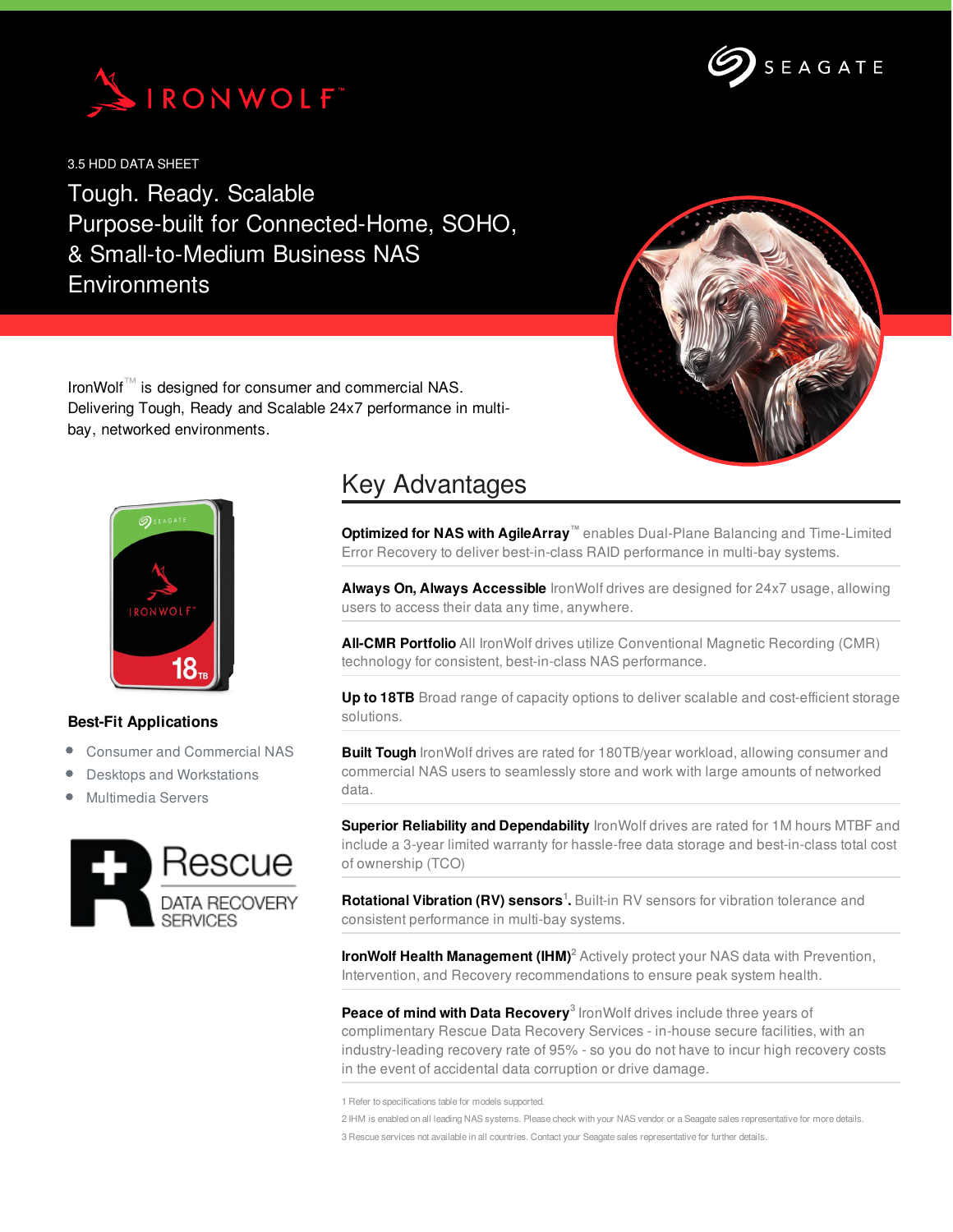



| Specifications                                              | 18TB             | 16TB             | 14TB             | 12TB             | 10TB             |
|-------------------------------------------------------------|------------------|------------------|------------------|------------------|------------------|
| Capacity                                                    | 18TB             | 16TB             | 14TB             | 12TB             | 10TB             |
| <b>Standard Model Number</b>                                | ST18000VN000     | ST16000VN001     | ST14000VN0008    | ST12000VN0008    | ST10000VN0008    |
| Interface                                                   | SATA 6Gb/s       | SATA 6Gb/s       | SATA 6Gb/s       | SATA 6Gb/s       | SATA 6Gb/s       |
| Features and Performance                                    |                  |                  |                  |                  |                  |
| Drive Bays Supported                                        | 1-8 Bays         | 1-8 Bays         | 1-8 Bays         | 1-8 Bays         | 1-8 Bays         |
| <b>Recording Technology</b>                                 | CMR              | <b>CMR</b>       | <b>CMR</b>       | CMR              | <b>CMR</b>       |
| Drive Design (Air or Helium)                                | Helium           | Helium           | Helium           | Helium           | Helium           |
| Workload Rate Limit (WRL)                                   | 180              | 180              | 180              | 180              | 180              |
| Rotational Vibration (RV) Sensor                            | Yes              | Yes              | Yes              | Yes              | Yes              |
| Dual-Plane Balance                                          | Yes              | Yes              | Yes              | Yes              | Yes              |
| Error Recovery Control                                      | Yes              | Yes              | Yes              | Yes              | Yes              |
| Max. Sustained Transfer Rate OD (MB/s)                      | 240MB/s          | 240MB/s          | 240MB/s          | 210MB/s          | 210MB/s          |
| Spindle Speed (RPM)                                         | 7200             | 7200             | 7200             | 7200             | 7200             |
| Cache (MB)                                                  | 256              | 256              | 256              | 256              | 256              |
| Reliability                                                 |                  |                  |                  |                  |                  |
| Load/Unload Cycles                                          | 600,000          | 600,000          | 600,000          | 600,000          | 600,000          |
| Nonrecoverable Read Errors Rate, Max                        | 1 per 10E15      | 1 per 10E15      | 1 per 10E15      | 1 per 10E15      | 1 per 10E15      |
| Power-On Hours                                              | 8760             | 8760             | 8760             | 8760             | 8760             |
| Mean Time Between Failures (MTBF, hours)                    | 1,000,000        | 1,000,000        | 1,000,000        | 1,000,000        | 1,000,000        |
| Rescue Data Recovery Services (years) <sup>4</sup>          | 3                | 3                | 3                | 3                | 3                |
| Warranty, Limited (years)                                   | 3                | 3                | 3                | 3                | 3                |
| Power Management                                            |                  |                  |                  |                  |                  |
| Startup Current, Typical (12V, A)                           | 1.8              | 1.8              | 1.8              | 1.8              | 1.8              |
| Average Operating Power                                     | 7.7              | 7.3              | 7.3              | 7.3              | 7.8              |
| Idle Power Average (W)                                      | 5.5W             | 5.1W             | 5.1W             | 5.1W             | 5.0W             |
| Standby Mode/Sleep Mode, Typical (W)                        | 1.0/1.0          | 1.28/1.28        | 1.17/1.17        | 1.17/1.17        | 1.17/1.17        |
| Voltage Tolerance, Inc. Noise (5V / 12V)                    | 1.0 / ±10%       | ±5% / ±10%       | ±5% / ±10%       | ±5% / ±10%       | ±5% / ±10%       |
| Environmental/Temperature                                   |                  |                  |                  |                  |                  |
| Operating Temperature (ambient, min°C)                      | $\mathbf 0$      | 0                | $\mathbf 0$      | 0                | 0                |
| Operating Temperature (drive reported, max °C) <sup>5</sup> | 65               | 65               | 65               | 65               | 65               |
| Nonoperating Temperature (ambient, min / max °C)            | $-40/70$         | $-40/70$         | $-40/70$         | $-40/70$         | $-40/70$         |
| Environmental/Shock                                         |                  |                  |                  |                  |                  |
| Shock, Operating/Nonoperating: 2ms (max)                    | 40Gs/200Gs       | 50Gs/200Gs       | 50Gs/200Gs       | 50Gs/200Gs       | 70Gs/250Gs       |
| Environmental/Acoustics                                     |                  |                  |                  |                  |                  |
| Acoustics, Idle (typical, measured in Idle 1 state) (dBA)   | 28               | 28               | 28               | 28               | 28               |
| Acoustics, Seek (typical) (dBA)                             | 30               | 30               | 30               | 30               | 30               |
| Physical                                                    |                  |                  |                  |                  |                  |
| Height (mm/in)                                              | 26.11mm/1.028in  | 26.11mm/1.028in  | 26.11mm/1.028in  | 26.11mm/1.028in  | 26.11mm/1.028in  |
| Width (mm/in, max)                                          | 101.85mm/4.010in | 101.85mm/4.010in | 101.85mm/4.010in | 101.85mm/4.010in | 101.85mm/4.010in |
| Depth (mm/in, max)                                          | 146.99mm/5.787in | 146.99mm/5.787in | 146.99mm/5.787in | 146.99mm/5.787in | 146.99mm/5.787in |
| Weight (g/lb, typical)                                      | 670g/1.477lb     | 670g/1.477lb     | 650g/1.433lb     | 650g/1.433lb     | 690g/1.521lb     |
| Carton Unit Quantity                                        | 20               | 20               | 20               | 20               | 20               |
| Cartons per Pallet/Cartons per Layer                        | 40/8             | 40/8             | 40/8             | 40/8             | 40/8             |

4 Rescue services are not available in all countries. Contact your Seagate sales representative for more info.

5 It is not recommended to operate at sustained drive temperatures above 60°C. Higher temperatures may affect drive health.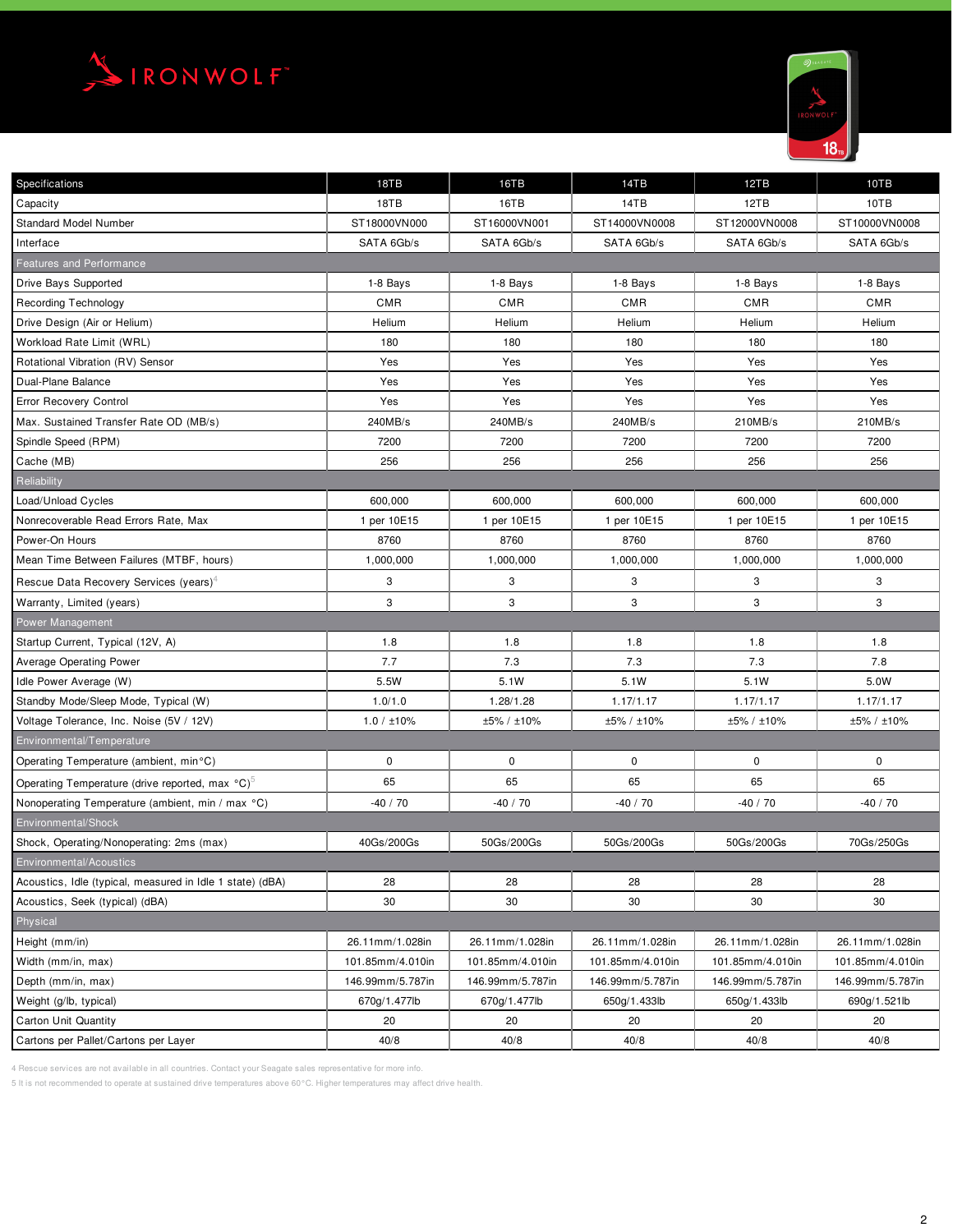



| Specifications                                            | 10TB             | 8TB              | 6TB              | 4TB              | 4TB              |
|-----------------------------------------------------------|------------------|------------------|------------------|------------------|------------------|
| Capacity                                                  | 10TB             | 8TB              | 6TB              | 4TB              | 4TB              |
| <b>Standard Model Number</b>                              | ST10000VN000     | ST8000VN004      | ST6000VN001      | ST4000VN006      | ST4000VN008      |
| Interface                                                 | SATA 6Gb/s       | SATA 6Gb/s       | SATA 6Gb/s       | SATA 6Gb/s       | SATA 6Gb/s       |
| <b>Features and Performance</b>                           |                  |                  |                  |                  |                  |
| Drive Bays Supported                                      | 1-8 Bays         | 1-8 Bays         | 1-8 Bays         | 1-8 Bays         | 1-8 Bays         |
| <b>Recording Technology</b>                               | <b>CMR</b>       | <b>CMR</b>       | <b>CMR</b>       | <b>CMR</b>       | <b>CMR</b>       |
| Drive Design (Air or Helium)                              | Air              | Air              | Air              | Air              | Air              |
| Workload Rate Limit (WRL)                                 | 180              | 180              | 180              | 180              | 180              |
| Rotational Vibration (RV) Sensor                          | Yes              | Yes              | Yes              | Yes              | Yes              |
| Dual-Plane Balance                                        | Yes              | Yes              | Yes              | Yes              | Yes              |
| Error Recovery Control                                    | Yes              | Yes              | Yes              | Yes              | Yes              |
| Max. Sustained Transfer Rate OD (MB/s)                    | 210MB/s          | 210MB/s          | 190MB/s          | 202MB/s          | 180MB/s          |
| Spindle Speed (RPM)                                       | 7200             | 7200             | 5400             | 5400             | 5900             |
| Cache (MB)                                                | 256              | 256              | 256              | 256              | 64               |
| Reliability                                               |                  |                  |                  |                  |                  |
| Load/Unload Cycles                                        | 600.000          | 600,000          | 600,000          | 600,000          | 600,000          |
| Nonrecoverable Read Errors Rate, Max                      | 1 per 10E15      | 1 per 10E15      | 1 per 10E14      | 1 per 10E14      | 1 per 10E14      |
| Power-On Hours                                            | 8760             | 8760             | 8760             | 8760             | 8760             |
| Mean Time Between Failures (MTBF, hours)                  | 1,000,000        | 1,000,000        | 1,000,000        | 1,000,000        | 1,000,000        |
| Rescue Data Recovery Services (years) <sup>4</sup>        | 3                | 3                | 3                | 3                | 3                |
| Warranty, Limited (years)                                 | 3                | 3                | 3                | 3                | 3                |
| Power Management                                          |                  |                  |                  |                  |                  |
| Startup Current, Typical (12V, A)                         | 1.8              | 1.8              | 1.8              | 1.8              | 1.8              |
| <b>Average Operating Power</b>                            | 10.1             | 10.1             | 5.3              | 4.8              | 4.8              |
| Idle Power Average (W)                                    | 7.8W             | 7.8W             | 3.4W             | 3.96W            | 3.95W            |
| Standby Mode/Sleep Mode, Typical (W)                      | 1.0/1.0          | 1.0/1.0          | 0.25/0.25        | 0.5/0.5          | 0.5/0.5          |
| Voltage Tolerance, Inc. Noise (5V / 12V)                  | ±5% / ±10%       | ±5% / ±10%       | ±5% / ±10%       | ±5% / ±10%       | ±5% / ±10%       |
| Environmental/Temperature                                 |                  |                  |                  |                  |                  |
| Operating Temperature (ambient, min°C)                    | 0                | $\mathbf 0$      | 0                | 0                | 0                |
| Operating Temperature (drive reported, max °C)°           | 65               | 65               | 65               | 65               | 65               |
| Nonoperating Temperature (ambient, min / max °C)          | $-40/70$         | $-40/70$         | $-40/70$         | $-40/70$         | $-40/70$         |
| Environmental/Shock                                       |                  |                  |                  |                  |                  |
| Shock, Operating/Nonoperating: 2ms (max)                  | 70Gs/300Gs       | 70Gs/300Gs       | 70Gs/250Gs       | 80Gs/300Gs       | 80Gs/300Gs       |
| <b>Environmental/Acoustics</b>                            |                  |                  |                  |                  |                  |
| Acoustics, Idle (typical, measured in Idle 1 state) (dBA) | 28               | 28               | 26               | 23               | 23               |
| Acoustics, Seek (typical) (dBA)                           | 32               | 32               | 27               | 27               | 25               |
| Physical                                                  |                  |                  |                  |                  |                  |
| Height (mm/in)                                            | 26.11mm/1.028in  | 26.11mm/1.028in  | 26.11mm/1.028in  | 20.20mm/0.795in  | 26.11mm/1.028in  |
| Width (mm/in, max)                                        | 101.85mm/4.010in | 101.85mm/4.01in  | 101.85mm/4.010in | 101.85mm/4.010in | 101.85mm/4.010in |
| Depth (mm/in, max)                                        | 146.99mm/5.787in | 146.99mm/5.787in | 146.99mm/5.787in | 146.99mm/5.787in | 146.99mm/5.787in |
| Weight (g/lb, typical)                                    | 720g/1.59lb      | 720g/1.59lb      | 610g/1.345lb     | 490g/1.08lb      | 610g/1.345lb     |
| <b>Carton Unit Quantity</b>                               | 20               | 20               | 20               | 25               | 20               |
| Cartons per Pallet/Cartons per Layer                      | 40/8             | 40/8             | 40/8             | 40/8             | 40/8             |

4 Rescue services are not available in all countries. Contact your Seagate sales representative for more info.

5 It is not recommended to operate at sustained drive temperatures above 60°C. Higher temperatures may affect drive health.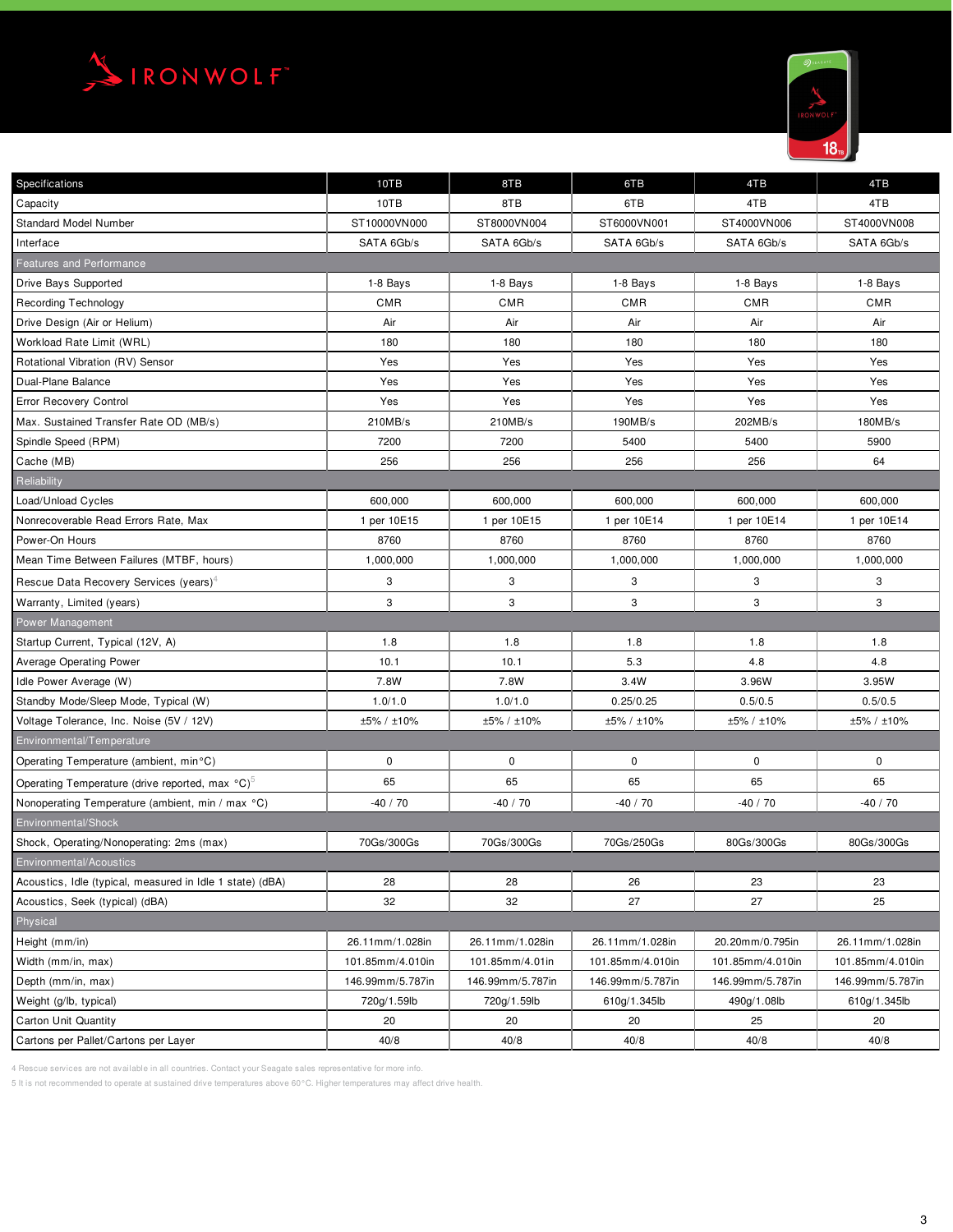



| Specifications                                            | 3TB              | 3TB              | 2TB              | 1TB              |
|-----------------------------------------------------------|------------------|------------------|------------------|------------------|
| Capacity                                                  | 3TB              | 3TB              | 2TB              | 1TB              |
| <b>Standard Model Number</b>                              | ST3000VN006      | ST3000VN007      | ST2000VN004      | ST1000VN002      |
| Interface                                                 | SATA 6Gb/s       | SATA 6Gb/s       | SATA 6Gb/s       | SATA 6Gb/s       |
| Features and Performance                                  |                  |                  |                  |                  |
| Drive Bays Supported                                      | 1-8 Bays         | 1-8 Bays         | 1-8 Bays         | 1-8 Bays         |
| <b>Recording Technology</b>                               | <b>CMR</b>       | CMR              | <b>CMR</b>       | <b>CMR</b>       |
| Drive Design (Air or Helium)                              | Air              | Air              | Air              | Air              |
| Workload Rate Limit (WRL)                                 | 180              | 180              | 180              | 180              |
| Rotational Vibration (RV) Sensor                          | Yes              | No               | No               | No               |
| Dual-Plane Balance                                        | Yes              | Yes              | Yes              | Yes              |
| <b>Error Recovery Control</b>                             | Yes              | Yes              | Yes              | Yes              |
| Max. Sustained Transfer Rate OD (MB/s)                    | 202MB/s          | 180MB/s          | 180MB/s          | 180MB/s          |
| Spindle Speed (RPM)                                       | 5400             | 5900             | 5900             | 5900             |
| Cache (MB)                                                | 256              | 64               | 64               | 64               |
| Reliability                                               |                  |                  |                  |                  |
| Load/Unload Cycles                                        | 600,000          | 600,000          | 600,000          |                  |
| Nonrecoverable Read Errors Rate, Max                      | 1 per 10E14      | 1 per 10E14      | 1 per 10E14      | 1 per 10E14      |
| Power-On Hours                                            | 8760             | 8760             | 8760             | 8760             |
| Mean Time Between Failures (MTBF, hours)                  | 1,000,000        | 1,000,000        | 1,000,000        | 1,000,000        |
| Rescue Data Recovery Services (years) <sup>4</sup>        | 3                | 3                | 3                | 3                |
| Warranty, Limited (years)                                 | 3                | 3                | 3                | 3                |
| Power Management                                          |                  |                  |                  |                  |
| Startup Current, Typical (12V, A)                         | 1.8              | 1.8              | 1.8              | 1.2              |
| Average Operating Power                                   | 4.8              | 4.8              | 4.3              | 3.76             |
| Idle Power Average (W)                                    | 3.96W            | 4.8W             | 3.56W            | 2.5W             |
| Standby Mode/Sleep Mode, Typical (W)                      | 0.5/0.5          | 0.5/0.5          | 0.5/0.5          | 0.5/0.5          |
| Voltage Tolerance, Inc. Noise (5V / 12V)                  | ±5% / ±10%       | ±5% / ±10%       | ±5% / ±10%       | ±5% / ±10%       |
| Environmental/Temperature                                 |                  |                  |                  |                  |
| Operating Temperature (ambient, min°C)                    | 0                | $\mathbf 0$      | 0                | $\pmb{0}$        |
| Operating Temperature (drive reported, max °C)°           | 65               | 65               | 65               | 65               |
| Nonoperating Temperature (ambient, min / max °C)          | $-40/70$         | $-40/70$         | $-40/70$         | $-40/70$         |
| Environmental/Shock                                       |                  |                  |                  |                  |
| Shock, Operating/Nonoperating: 2ms (max)                  | 80Gs/300Gs       | 80Gs/300Gs       | 80Gs/300Gs       | 80Gs/300Gs       |
| Environmental/Acoustics                                   |                  |                  |                  |                  |
| Acoustics, Idle (typical, measured in Idle 1 state) (dBA) | 23               | 23               | 19               | 21               |
| Acoustics, Seek (typical) (dBA)                           | 27               | 25               | 21               | 23               |
| Physical                                                  |                  |                  |                  |                  |
| Height (mm/in)                                            | 20.20mm/0.795in  | 26.11mm/1.028in  | 26.11mm/1.028in  | 20.20mm/0.795in  |
| Width (mm/in, max)                                        | 101.85mm/4.010in | 101.85mm/4.010in | 101.85mm/4.010in | 101.85mm/4.01in  |
| Depth (mm/in, max)                                        | 146.99mm/5.787in | 146.99mm/5.787in | 146.99mm/5.787in | 146.99mm/5.787in |
| Weight (g/lb, typical)                                    | 490g/1.08lb      | 610g/1.345lb     | 535g/1.18lb      | 415g/0.915lb     |
| Carton Unit Quantity                                      | 25               | 20               | 20               | 25               |
| Cartons per Pallet/Cartons per Layer                      | 40/8             | 40/8             | 40/8             | 40/8             |

4 Rescue services are not available in all countries. Contact your Seagate sales representative for more info.

5 It is not recommended to operate at sustained drive temperatures above 60°C. Higher temperatures may affect drive health.